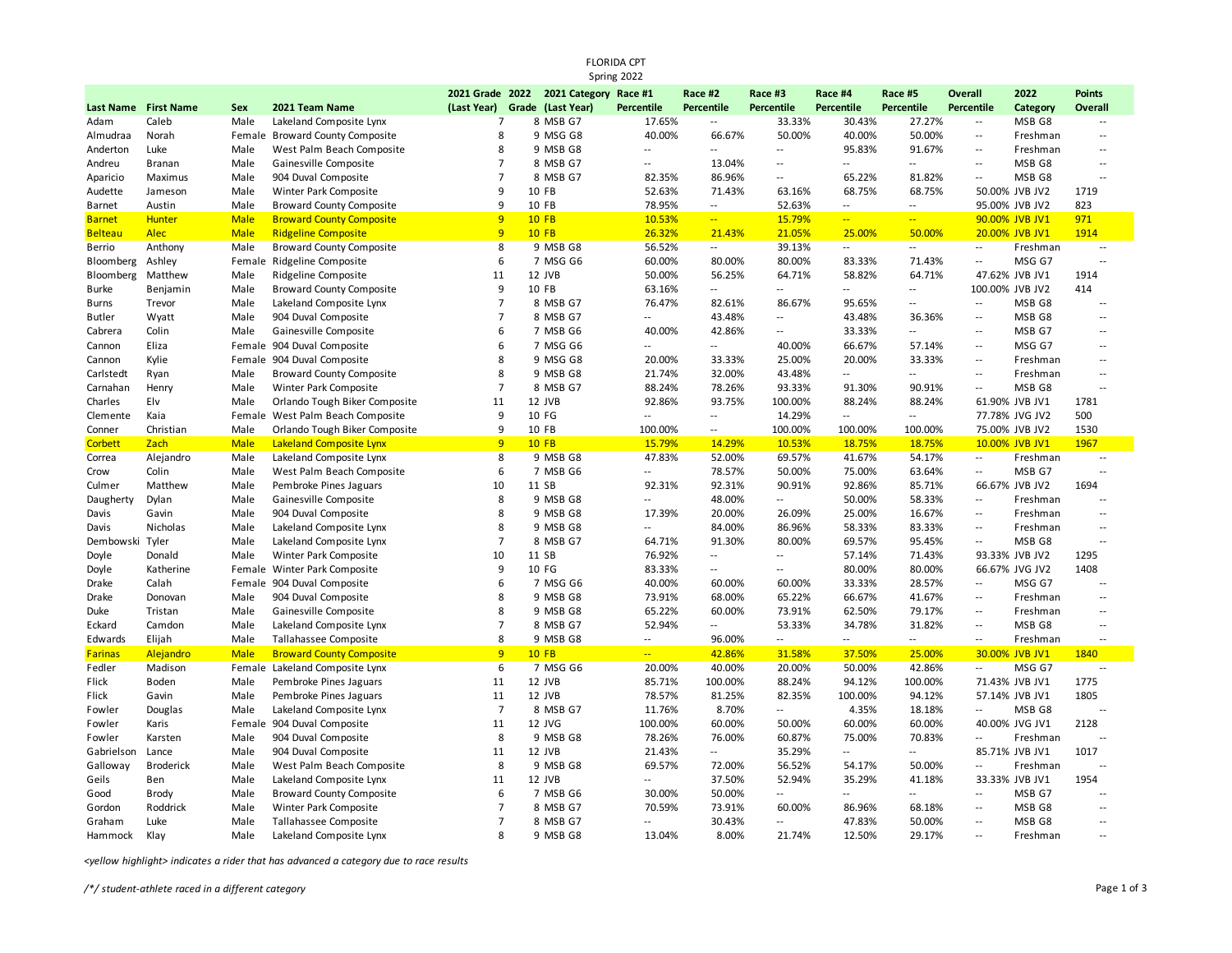|                            | <b>FLORIDA CPT</b><br>Spring 2022 |              |                                                                           |                               |  |                                                            |                                    |                              |                                            |                              |                              |                                            |                                  |                          |
|----------------------------|-----------------------------------|--------------|---------------------------------------------------------------------------|-------------------------------|--|------------------------------------------------------------|------------------------------------|------------------------------|--------------------------------------------|------------------------------|------------------------------|--------------------------------------------|----------------------------------|--------------------------|
| Last Name                  | <b>First Name</b>                 | <b>Sex</b>   | 2021 Team Name                                                            |                               |  | 2021 Grade 2022 2021 Category Race #1<br>Grade (Last Year) | <b>Percentile</b>                  | Race #2<br><b>Percentile</b> | Race #3<br><b>Percentile</b>               | Race #4<br><b>Percentile</b> | Race #5<br><b>Percentile</b> | <b>Overall</b><br>Percentile               | 2022                             | <b>Points</b><br>Overall |
| Hassell                    | Lochlan                           | Male         | Lake Nona Composite                                                       | (Last Year)<br>$\overline{7}$ |  | 8 MSB G7                                                   | 94.12%                             | 95.65%                       | 100.00%                                    | $\overline{\phantom{a}}$     | $\ddotsc$                    | $\overline{\phantom{a}}$                   | Category<br>MSB G8               | $\sim$                   |
| Hellmuth                   | Jack                              | Male         | Lakeland Composite Lynx                                                   | 6                             |  | 7 MSB G6                                                   | 60.00%                             | 57.14%                       | 37.50%                                     | 83.33%                       | 81.82%                       | н,                                         | MSB G7                           | $\sim$                   |
|                            | Caedmon                           | Male         | Pinellas County Christian Composite                                       | $\overline{7}$                |  | 8 MSB G7                                                   | $\overline{\phantom{a}}$           | 34.78%                       | $\overline{\phantom{a}}$                   | $\overline{\phantom{a}}$     | $\mathcal{L}_{\mathcal{A}}$  | $\overline{\phantom{a}}$                   | MSB G8                           | $\overline{\phantom{a}}$ |
| Higgins<br>Hornbeck        | Noah                              | Male         | Winter Park Composite                                                     | 7                             |  | 8 MSB G7                                                   | 58.82%                             | 47.83%                       | 66.67%                                     | 52.17%                       | 63.64%                       | $\overline{a}$                             | MSB G8                           |                          |
| <b>Hornbeck</b>            | Richard "Charlie"                 | <b>Male</b>  | <b>Winter Park Composite</b>                                              | 10                            |  | 11 SB                                                      | 23.08%                             | 7.69%                        | 45.45%                                     | 28.57%                       | 28.57%                       |                                            | 26.67% JVB JV1                   | 1950                     |
| Hover                      | Ryan                              | Male         | Lakeland Composite Lynx                                                   | 10                            |  | 11 SB                                                      | 61.54%                             | 69.23%                       | 81.82%                                     | 78.57%                       | 50.00%                       |                                            | 53.33% JVB JV2                   | 1782                     |
| Hover                      | Shane                             | Male         | Lakeland Composite Lynx                                                   | 11                            |  | 12 JVB                                                     | 71.43%                             | 62.50%                       | 58.82%                                     | 41.18%                       | 52.94%                       |                                            | 42.86% JVB JV1                   | 1921                     |
| <b>Hover</b>               | <b>Tyler</b>                      | <b>Male</b>  | <b>Lakeland Composite Lynx</b>                                            | 11                            |  | $12$ JVB                                                   | 14.29%                             | 25.00%                       | 23.53%                                     | 17.65%                       | 23.53%                       |                                            | 14.29% Varsity                   | 2100                     |
| Hull                       | <b>Brooks</b>                     | Male         | Tarpon Coast Composite                                                    | 8                             |  | 9 MSB G8                                                   | $\overline{\phantom{a}}$           | $\sim$ $\sim$                | $\sim$                                     | 29.17%                       | 25.00%                       | $\sim$                                     | Freshman                         | $\sim$                   |
| Izquierdo                  | Veiker                            | Male         | <b>Broward County Composite</b>                                           | 6                             |  | 7 MSB G6                                                   | 20.00%                             | 7.14%                        | 12.50%                                     | 8.33%                        | 9.09%                        | $\overline{a}$                             | MSB G7                           | $\sim$                   |
| Jackson                    | Logan                             | Male         | Orlando Tough Biker Composite                                             | 8                             |  | 9 MSB G8                                                   | 91.30%                             | 88.00%                       | 91.30%                                     | 87.50%                       | 95.83%                       | $\overline{\phantom{a}}$                   | Freshman                         | $\sim$                   |
| Jennings                   | James                             | Male         | West Palm Beach Composite                                                 | $\overline{7}$                |  | 8 MSB G7                                                   | $\overline{\phantom{a}}$           | 60.87%                       | 73.33%                                     | 78.26%                       | 72.73%                       | $\overline{\phantom{a}}$                   | MSB G8                           |                          |
| Johnson                    | Henry                             | Male         | Pinellas County Christian Composite                                       | 9                             |  | 10 FB                                                      | 73.68%                             | 85.71%                       | 78.95%                                     | 75.00%                       | 87.50%                       |                                            | 60.00% JVB JV2                   | 1657                     |
| Johnston                   | Nico                              | Male         | Tallahassee Composite                                                     | $\overline{7}$                |  | 8 MSB G7                                                   | $\ddotsc$                          | $\overline{a}$               | $\overline{\phantom{a}}$                   | 60.87%                       | 59.09%                       | $\overline{\phantom{a}}$                   | MSB <sub>G8</sub>                |                          |
| Judycki                    |                                   | Male         | <b>Broward County Composite</b>                                           | 8                             |  | 9 MSB G8                                                   | 8.70%                              | 16.00%                       | 13.04%                                     | 16.67%                       | 8.33%                        | $\overline{\phantom{a}}$                   | Freshman                         | $\overline{\phantom{a}}$ |
|                            | Lucas                             |              | Female Tarpon Coast Composite                                             | 8                             |  | 9 MSG G8                                                   | 80.00%                             | 100.00%                      | 100.00%                                    | 100.00%                      | 66.67%                       | $\overline{a}$                             | Freshman                         |                          |
| Kiburz<br><b>Kittelson</b> | Sara "Eisley"<br>Aiden            | <b>Male</b>  | <b>Gainesville Composite</b>                                              | 10                            |  | 11 SB                                                      | $\mathbb{Z}^{\mathbb{Z}^{\times}}$ | 23.08%                       | 18.18%                                     | 14.29%                       | 7.14%                        |                                            | 20.00% JVB JV1                   | 1961                     |
| Kittelson                  | Hunter                            | Male         |                                                                           | $\overline{7}$                |  | 8 MSB G7                                                   | 29.41%                             | 4.35%                        | 26.67%                                     | 17.39%                       | 45.45%                       | $\sim$                                     | MSB G8                           | $\sim$                   |
|                            |                                   |              | Gainesville Composite                                                     | 9                             |  |                                                            |                                    | $\sim$                       |                                            |                              | $\sim$                       |                                            |                                  |                          |
| Kovi                       | Taylor                            |              | Female Gainesville Composite                                              | 9                             |  | 10 FG                                                      | 66.67%                             |                              | 71.43%                                     | 60.00%                       |                              |                                            | 55.56% JVG JV2                   | 1417                     |
| <b>Kraatz</b>              | <b>Dylan</b>                      | <b>Male</b>  | <b>Ridgeline Composite</b>                                                |                               |  | <b>10 FB</b>                                               | 36.84%                             | 28.57%                       | 36.84%                                     | 31.25%                       | 43.75%                       | $\overline{\phantom{a}}$                   | 25.00% JVB JV1                   | 1857                     |
| Lang                       | <b>Bryce</b>                      | Male         | <b>Tarpon Coast Composite</b>                                             | 8<br>9                        |  | 9 MSB G8                                                   | 30.43%                             | 24.00%                       | 34.78%                                     | 33.33%                       | 45.83%                       |                                            | Freshman                         |                          |
| LARUE                      | <b>BRIANNA</b>                    |              | Female Broward County Composite<br><b>Female Broward County Composite</b> | 9                             |  | 10 FG<br><b>10 FG</b>                                      | 50.00%<br>33.33%                   | 75.00%<br>50.00%             | 57.14%<br>42.86%                           | 40.00%                       | 60.00%<br>40.00%             |                                            | 33.33% JVG JV2<br>11.11% JVG JV1 | 1958<br>1995             |
| <b>LARUE</b>               | <b>CAITLIN</b>                    |              | Female Pinellas County Christian Composite                                | 8                             |  | 9 MSG G8                                                   | 100.00%                            | $\sim$                       | $\sim$                                     | 20.00%<br>$\sim$             | 100.00%                      | $\sim$                                     | Freshman                         | $\overline{\phantom{a}}$ |
| Lasley                     | Hadyn                             |              |                                                                           |                               |  |                                                            |                                    | $\sim$ $\sim$                | $\overline{a}$                             | $\overline{a}$               |                              | $\overline{a}$                             |                                  | $\sim$                   |
| Lasley                     | Lauren                            |              | Female Pinellas County Christian Composite                                | 6<br>6                        |  | 7 MSG G6                                                   | 100.00%<br>$\sim$                  |                              |                                            |                              | 85.71%                       |                                            | MSG G7                           | $\sim$                   |
| Lemons                     | Graeme<br>Mitchell                | Male<br>Male | Tallahassee Composite                                                     | 8                             |  | 7 MSB G6<br>9 MSB G8                                       |                                    | 71.43%<br>28.00%             | $\overline{\phantom{a}}$<br>$\overline{a}$ | 58.33%<br>$\sim$ $\sim$      | 54.55%<br>$\sim$             | $\overline{\phantom{a}}$<br>$\overline{a}$ | MSB G7<br>Freshman               | $\sim$                   |
| Lesh                       |                                   |              | Ridgeline Composite                                                       |                               |  |                                                            | 34.78%                             | $\sim$                       |                                            |                              |                              | $\overline{a}$                             |                                  | $\sim$                   |
| Lessem                     | Pryce                             | Male         | Ridgeline Composite                                                       | 6<br>11                       |  | 7 MSB G6                                                   | 80.00%<br>64.29%                   |                              | 100.00%                                    | 100.00%<br>$\sim$            | 72.73%                       |                                            | MSB G7                           |                          |
| Leverette                  | Charles                           | Male         | Gainesville Composite                                                     | $\overline{7}$                |  | 12 JVB                                                     |                                    | 68.75%                       | 70.59%                                     |                              | 70.59%                       | $\overline{a}$                             | 52.38% JVB JV1                   | 1842                     |
| Lokkesmoe                  | Levi                              | Male         | Gainesville Composite                                                     | 9                             |  | 8 MSB G7                                                   | 41.18%                             | 21.74%                       | 40.00%                                     | 21.74%                       | 22.73%                       |                                            | MSB G8                           |                          |
| Lokkesmoe                  | Olen                              | Male         | Gainesville Composite                                                     | 6                             |  | 10 FB                                                      | 47.37%                             | 57.14%                       | 47.37%                                     | 43.75%                       | 31.25%                       | $\overline{\phantom{a}}$                   | 40.00% JVB JV2                   | 1812<br>$\sim$           |
| Maggiore                   | Isabella                          | Female       | <b>Tarpon Coast Composite</b>                                             | $\overline{7}$                |  | 7 MSG G6                                                   | 80.00%<br>$\overline{a}$           | 100.00%                      | 100.00%<br>$\overline{a}$                  | 100.00%                      | 100.00%                      | $\overline{a}$                             | MSG G7                           | $\sim$                   |
| Mangum                     | Marissa                           |              | Female Tallahassee Composite                                              | 9                             |  | 8 MSG G7                                                   |                                    | 100.00%                      |                                            | 66.67%                       | 66.67%                       |                                            | MSG G8                           |                          |
| Markiewicz                 | Grant                             | Male         | Winter Park Composite                                                     |                               |  | 10 FB                                                      | 94.74%                             | 100.00%                      | 84.21%                                     | 81.25%                       | 75.00%                       |                                            | 65.00% JVB JV2                   | 1639                     |
| Marmo                      | Jose                              | Male         | <b>Broward County Composite</b>                                           | 8                             |  | 9 MSB G8                                                   | $/*/$                              | 4.00%                        | 4.35%                                      | 4.17%                        | 4.17%                        | $\overline{\phantom{a}}$                   | Freshman                         | $\sim$<br>$\sim$         |
| Maskas                     | James                             | Male         | Lakeland Composite Lynx                                                   | 8<br>$\overline{7}$           |  | 9 MSB G8                                                   | 39.13%<br>$\sim$                   | 64.00%                       | 47.83%<br>$\overline{a}$                   | 37.50%                       | 33.33%                       | <br>$\overline{a}$                         | Freshman                         | $\sim$                   |
| Matthews                   | Brady                             | Male         | Tallahassee Composite                                                     | 6                             |  | 8 MSB G7                                                   |                                    | 65.22%                       |                                            | 73.91%                       | 77.27%                       |                                            | MSB G8                           | $\sim$                   |
| Mayhew                     | Hayes                             | Male         | 904 Duval Composite                                                       |                               |  | 7 MSB G6                                                   | 10.00%                             | 14.29%                       | 25.00%                                     | 16.67%                       | 18.18%                       | $\overline{\phantom{a}}$                   | MSB G7                           | $\sim$                   |
| Mayhew                     | Hollis                            | Male         | 904 Duval Composite                                                       | 8                             |  | 9 MSB G8                                                   | 4.35%                              | 12.00%                       | 8.70%                                      | 8.33%                        | 12.50%                       | $\overline{a}$                             | Freshman                         |                          |
| Mazza                      | Sage                              |              | Female Winter Park Composite                                              | 7                             |  | 8 MSG G7                                                   | 100.00%                            | 66.67%                       | 100.00%                                    | 100.00%                      | 100.00%                      | $\overline{\phantom{a}}$                   | MSG G8                           |                          |
| <b>McDonald</b>            | <b>Jake</b>                       | <b>Male</b>  | <b>Broward County Composite</b>                                           | 11                            |  | <b>12 JVB</b>                                              | 28.57%                             | 31.25%                       | 29.41%                                     | 29.41%                       | 29.41%                       |                                            | 23.81% Varsity                   | 2049<br>$\sim$ $\sim$    |
| <b>McQuivey</b>            | Carson                            | Male         | West Palm Beach Composite                                                 | 8                             |  | 9 MSB G8                                                   | 52.17%                             | 36.00%                       | 17.39%                                     | 45.83%                       | 37.50%                       | $\overline{a}$                             | Freshman                         |                          |
| Mefford                    | Parker                            | Male         | Pinellas County Christian Composite                                       | 10<br>9                       |  | 11 SB                                                      | 84.62%                             | 76.92%                       | $\overline{\phantom{a}}$                   | 85.71%                       | 92.86%                       |                                            | 73.33% JVB JV2                   | 1669                     |
| Mehlig                     | Derek                             | Male         | Pembroke Pines Jaguars                                                    |                               |  | 10 FB                                                      | 84.21%                             | 78.57%                       | 73.68%                                     | 62.50%                       | 62.50%                       |                                            | 55.00% JVB JV2                   | 1701                     |
| Miles                      | Connor                            | Male         | <b>Tarpon Coast Composite</b>                                             | 10                            |  | 11 SB                                                      | 100.00%                            | 100.00%                      | 100.00%                                    | 100.00%                      | 100.00%                      |                                            | 80.00% JVB JV2                   | 1663                     |
| Millard                    | Ben                               | Male         | Tallahassee Composite                                                     | 6                             |  | 7 MSB G6                                                   | $\overline{\phantom{a}}$           | 35.71%                       | $\sim$                                     | 50.00%                       | 45.45%                       | $\sim$ $\sim$                              | MSB G7                           | $\sim$                   |
| Mlujeak                    | Tyler                             | Male         | Pembroke Pines Jaguars                                                    | 10                            |  | 11 SB                                                      | 15.38%                             | 30.77%                       | 54.55%                                     | $\sim$                       | $\sim$                       |                                            | 86.67% JVB JV2                   | 1418                     |
| <u>Montilla</u>            | <b>Alonso</b>                     | <b>Male</b>  | <b>Broward County Composite</b>                                           | 11                            |  | <b>12 JVB</b>                                              | $\mathcal{L}_{\mathcal{F}}$        | 12.50%                       | 17.65%                                     | 11.76%                       | 11.76%                       |                                            | 9.52% Varsity                    | 2111                     |
| Myers                      | Jack                              | Male         | <b>Broward County Composite</b>                                           | 9                             |  | 10 FB                                                      | $\sim$ $\sim$                      | $\sim$                       | 94.74%                                     | 93.75%                       | 81.25%                       |                                            | 85.00% JVB JV2                   | 1184                     |
| Newman                     | Ashton                            | Male         | Lakeland Composite Lynx                                                   | $\overline{7}$                |  | 8 MSB G7                                                   | 5.88%                              | 39.13%                       | 6.67%                                      | 8.70%                        | 4.55%                        | $\overline{a}$                             | MSB G8                           |                          |
| Ouellette                  | Kayden                            | Male         | 904 Duval Composite                                                       | 6                             |  | 7 MSB G6                                                   | 70.00%                             | 92.86%                       | 75.00%                                     | $\overline{a}$               | $\sim$                       |                                            | MSB G7                           |                          |
| Pao                        | Camden                            | Male         | 904 Duval Composite                                                       | 11                            |  | 12 JVB                                                     | $\overline{a}$                     | $\sim$ $-$                   | 94.12%                                     | $\sim$ $\sim$                | $\sim$ $\sim$                | 100.00% JVB JV1                            |                                  | 430                      |

*<yellow highlight> indicates a rider that has advanced a category due to race results*